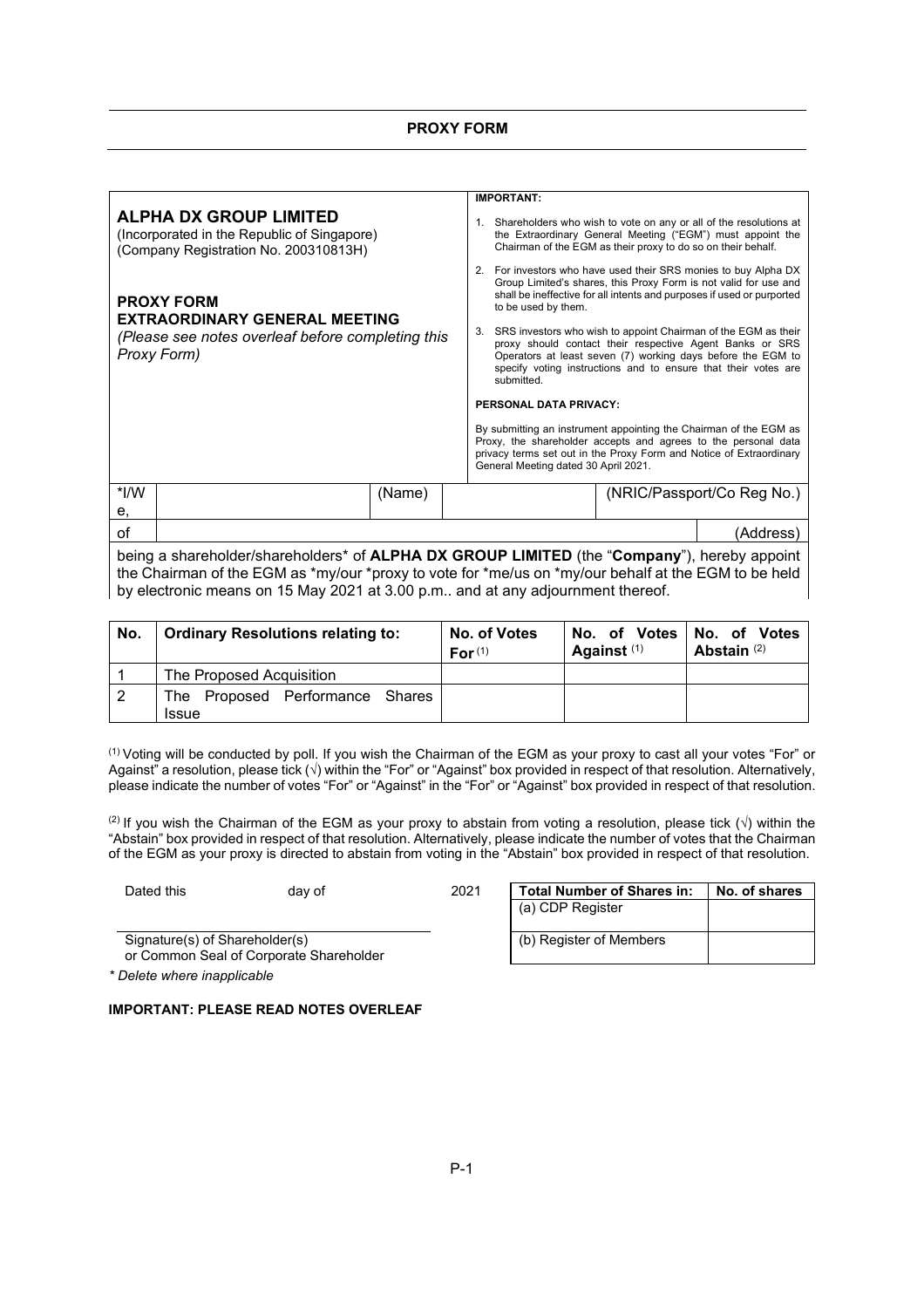### **Notes:**

- 1. Please insert the total number of Shares held by you. If you have Shares entered against your name in the Depository Register (as defined in Section 81SF of the Securities and Future Act, Chapter 289 of Singapore), you should insert that number of Shares. If you have Shares registered in your name in the Register of Members, you should insert that number of Shares. If you have Shares entered against your name in the Depository Register and Shares registered in your name in the Register of Members, you should insert the aggregate number of Shares entered against your name in the Depository Register and registered in your name in the Register of Members. If no number is inserted, the instrument appointing a proxy or proxies shall be deemed to relate to all the Shares held by you.
- 2. In accordance with the alternative arrangements under the COVID-19 (Temporary Measures) (Alternative Arrangements for Meetings for Companies, Variable Capital Companies, Business Trusts, Unit Trusts and Debenture Holders) Order 2020, this EGM would be held by electronic means and therefore shareholders will not be able to attend the EGM in person. A shareholder (whether individual or a legal entity) must appoint the Chairman of the EGM as his/her/its proxy to vote on his/her/its behalf at the EGM if such shareholder wishes to exercise his/her/its voting rights at the EGM. This proxy form has been made available on SGXNet (www.sgx.com). A printed copy of this proxy form will NOT be despatched to shareholders.
- 3. A shareholder who is a relevant intermediary entitled to vote at the EGM must appoint the Chairman of the EGM to attend and vote at the EGM instead of the shareholder. SRS Investors who wish to appoint the Chairman of the EGM as proxy should approach their respective SRS Operators at least seven (7) working days before the EGM (i.e. by 6 May 2021), to ensure that their votes are submitted. Where a shareholder (whether individual or a legal entity) appoints the Chairman of the EGM as his/her/its proxy, he/she/it must give specific instructions as to voting, or abstentions from voting, in respect of a resolution in the form of proxy, failing which the appointment of the Chairman of the EGM as proxy for that resolution will be treated as invalid.

#### *"Relevant intermediary" means:*

- *(a) a banking corporation licensed under the Banking Act, Chapter 19 of Singapore or a wholly-owned subsidiary of such a banking corporation, whose business includes the provision of nominee services and who holds shares in that capacity;*
- *(b) a person holding a capital markets services licence to provide custodial services for securities under the Securities and Future Act, Chapter 289 of Singapore and who holds shares in that capacity; or*
- *(c) the Central Provident Fund Board established by the Central Provident Fund Act, Chapter 36 of Singapore, in respect of shares purchased under the subsidiary legislation made under that Central Provident Fund Act, Chapter 36 of Singapore, providing for the making of investments from the contributions and interest standing to the credit of members of the Central Provident Fund, if the Board holds those shares in the capacity of an intermediary pursuant to or in accordance with that subsidiary legislation.*
- 4. The instrument appointing the Chairman of the EGM as proxy must be deposited at the registered office of the Company at 229 Mountbatten Road, #01-11 Mountbatten Square Singapore 398007 or sent by email to sq.is.proxy@sq.tricorglobal.com not less than forty-eight (48) hours (i.e. by 3.00 p.m. on 13 May 2021), before the time appointed for holding the EGM. **In view of the current COVID-19 measures which may make it difficult for shareholders to submit completed proxy forms by post, shareholders are strongly encouraged to submit completed proxy forms electronically via email.**
- 5. The instrument appointing a proxy or proxies must be under the hand of the appointor or of his attorney duly authorised in writing. Where the instrument appointing a proxy or proxies is executed by a corporation, it must be executed either under its seal or under the hand of an officer or attorney duly authorised. Where the instrument appointing a proxy or proxies is executed by an attorney on behalf of the appointor, the letter or power of attorney or a duly certified copy thereof must be lodged with the instrument.
- 6. A corporation which is a shareholder may authorise by resolution of its directors or other governing body such person as it thinks fit to act as its representative at the EGM, in accordance with Section 179 of the Companies Act, Chapter 50 of Singapore.

#### **General:**

The Company shall be entitled to reject the instrument appointing a proxy or proxies if it is incomplete, improperly completed or illegible or where the true intentions of the appointor are not ascertainable from the instructions of the appointor specified in the instrument appointing a proxy or proxies. In the case of shareholder of the Company whose shares are entered against their names in the Depository Register, the Company may reject any instrument appointing a proxy or proxies lodged if such shareholder are not shown to have shares entered against their names in the Depository Register seventy-two (72) hours before the time appointed for holding the EGM as certified by The Central Depository (Pte) Limited to the Company.